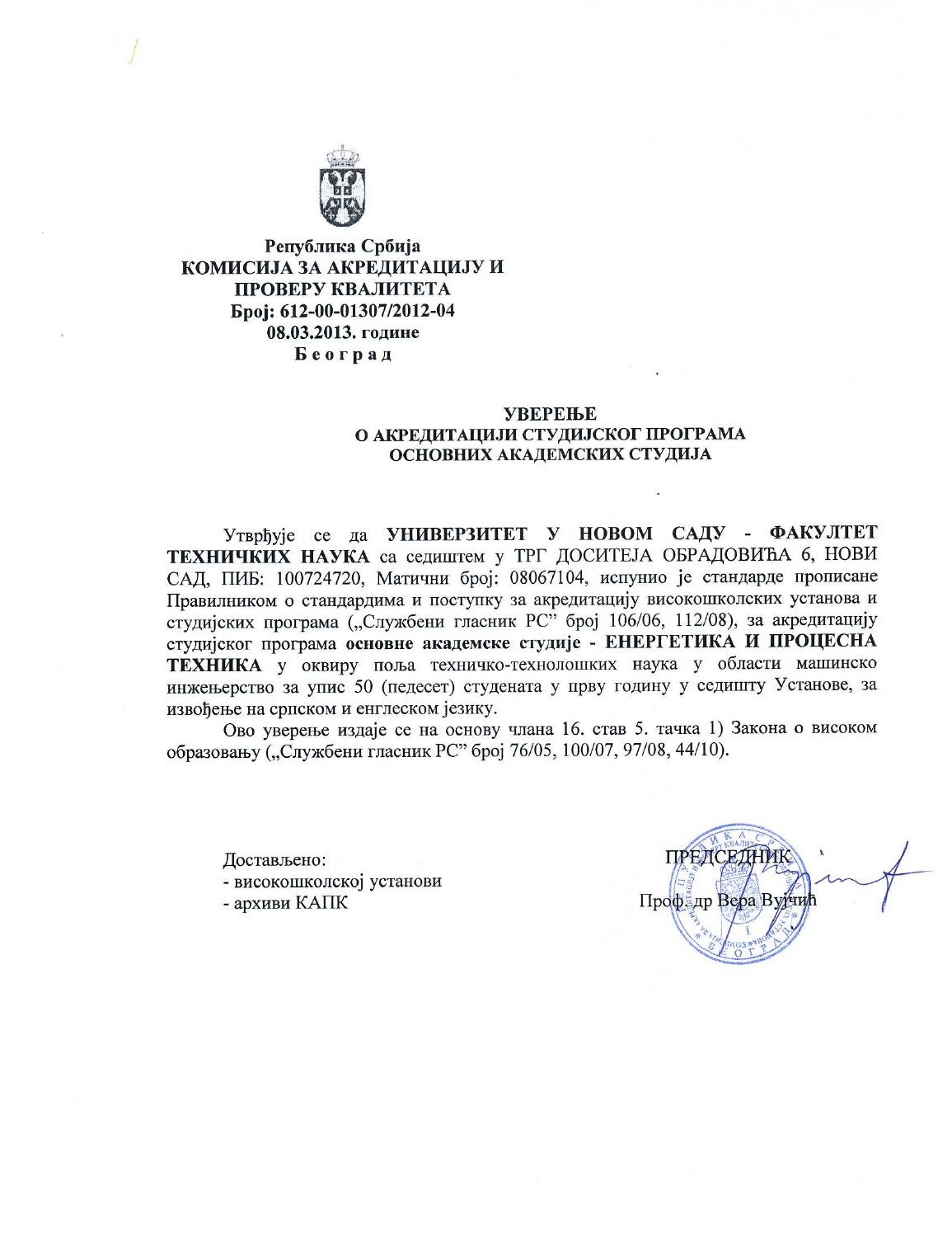

Република Србија КОМИСИЈА ЗА АКРЕДИТАЦИЈУ И ПРОВЕРУ КВАЛИТЕТА Epoj: 612-00-01259/2012-04 13.07.2012. године Београд

# ДОПУНА ИЗМЕЊЕНОГ УВЕРЕЊА О АКРЕДИТАЦИЈИ СТУДИЈСКОГ ПРОГРАМА ОСНОВНИХ АКАДЕМСКИХ СТУДИЈА

ФАКУЛТЕТ ТЕХНИЧКИХ НАУКА, УНИВЕРЗИТЕТ У НОВОМ САДУ, са седиштем у Новом Саду, Трг Доситеја Обрадовића 6, испунила је стандарде прописане Правилником о стандардима и поступку за акредитацију високошколских установа и студијских програма ("Службени гласник РС" број 106/06, 112/08), за акредитацију студијског програма основне академске студије ЕНЕРГЕТИКА И ПРОЦЕСНА ТЕХНИКА у оквиру поља техничко технолошких наука у области машинског инжењерства и то за упис 50 (педесет) студената у прву годину студија у седишту Установе у трајању од четири године за извођење на српском и енглеском језику у оквиру одобреног броја студената.

Ова измена уверења издаје се на основу члана 16. став 8. тачка 1) Закона о високом образовању ("Службени гласник РС" број 76/05, 100/07, 97/08, 44/10).

Достављено: - Високошколска установа - архиви КАПК

Проф. др/Вера Ву ичић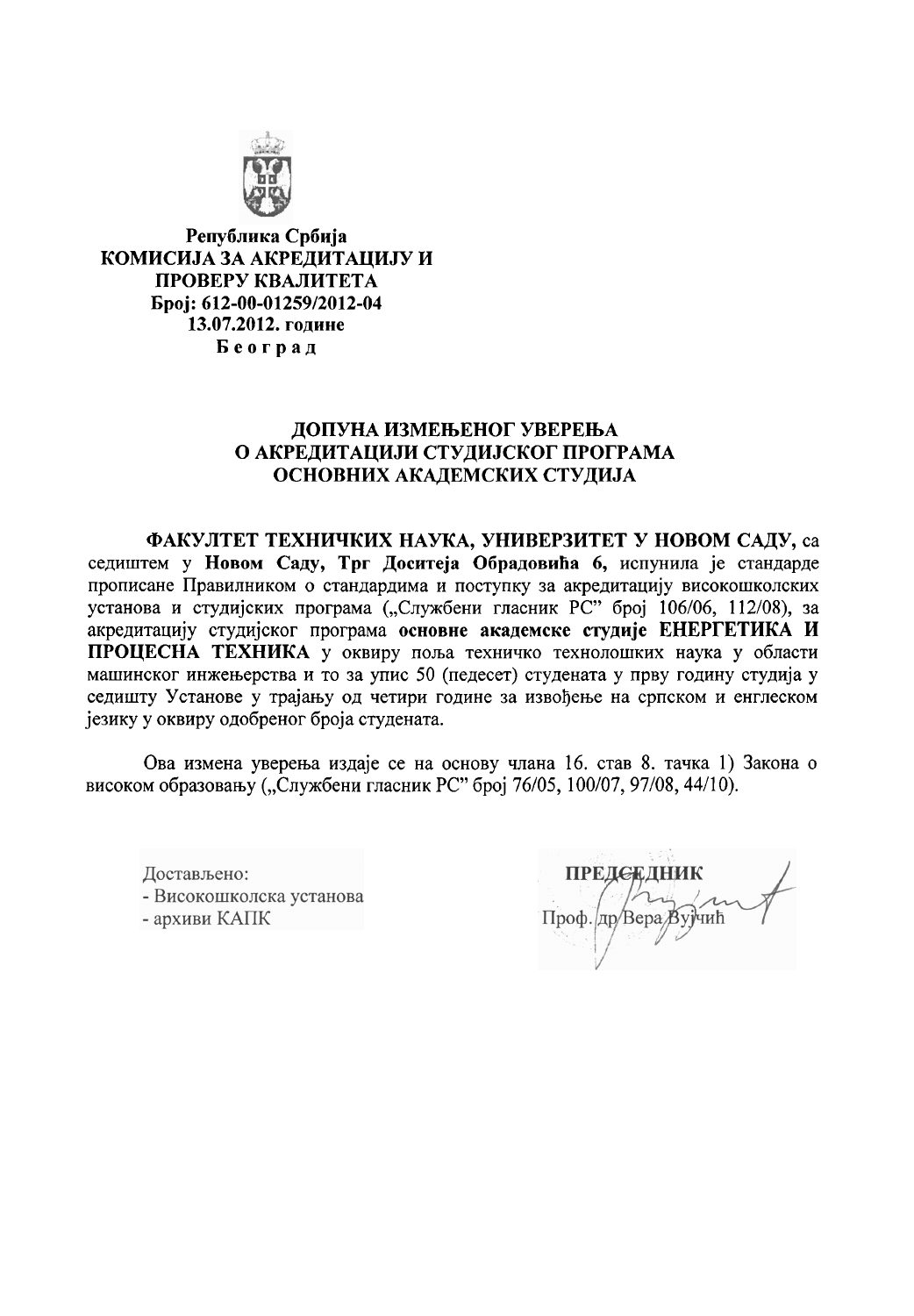

### Република Србија КОМИСИЈА ЗА АКРЕДИТАЦИЈУ И ПРОВЕРУ КВАЛИТЕТА

#### ИЗМЕНА УВЕРЕЊА О АКРЕДИТАЦИЈИ СТУДИЈСКОГ ПРОГРАМА ОСНОВНИХ АКАДЕМСКИХ СТУДИЈА

Факултет техничких наука, са седиштем у Новом Саду, Трг Доситеја Обрадовића 8 испунила је стандарде прописане Правилником о стандардима и поступку за акредитацију високошколских установа и студијских програма ("Службени гласник РС" број 106/06), за акредитацију студијског програма Основне академске студије Енергетика и процесна техника у оквиру поља техничко технолошких наука у области машинског инжењерства и то за упис 50 (педесет) студената у прву годину студија у седишту Установе у трајању од четири године...

Ова измена уверења издаје се на основу члана 16. став 5. тачка 1) Закона о високом образовању ("Службени гласник РС" број 76/05).

Број.: 612-00-2237/2010-04

Београд, 24. 06. 2011. године

ЕЛСЕЛИИК Bepa Вујчић